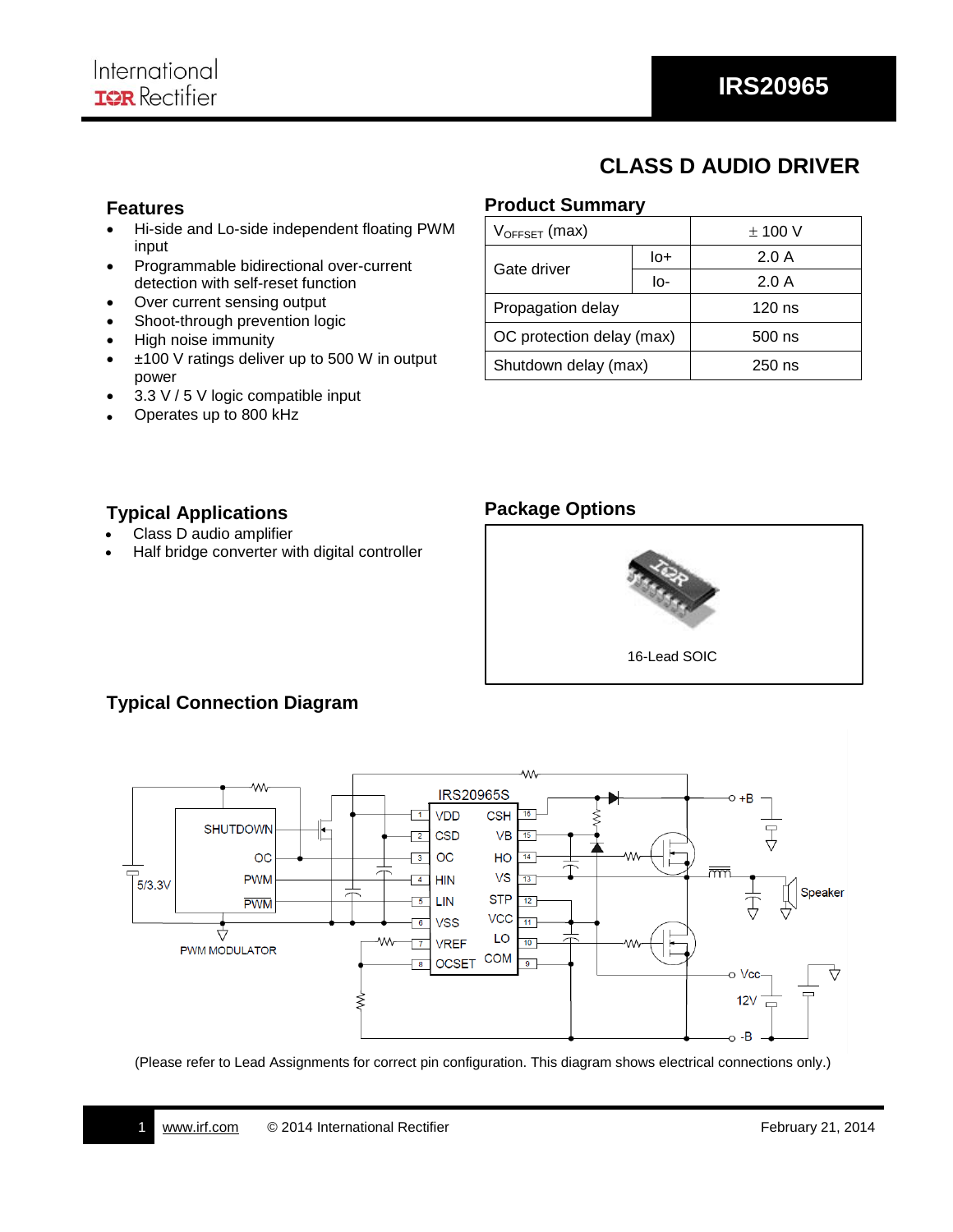

| <b>Table of Contents</b>                       | Page           |
|------------------------------------------------|----------------|
| Description                                    | 3              |
| <b>Qualification Information</b>               | 4              |
| Absolute Maximum Ratings                       | 5              |
| <b>Recommended Operating Conditions</b>        | 6              |
| <b>Electrical Characteristics</b>              | $\overline{7}$ |
| <b>Waveform Definitions</b>                    | 9              |
| <b>Functional Block Diagram</b>                | 11             |
| Input/Output Pin Equivalent Circuit Diagram    | 12             |
| <b>Lead Definitions</b>                        | 13             |
| Lead Assignments                               | 13             |
| Application Information and Additional Details | 14             |
| Package Details                                | 16             |
| <b>Tape and Reel Details</b>                   | 17             |
| Part Marking Information                       | 18             |
| Ordering Information                           | 18             |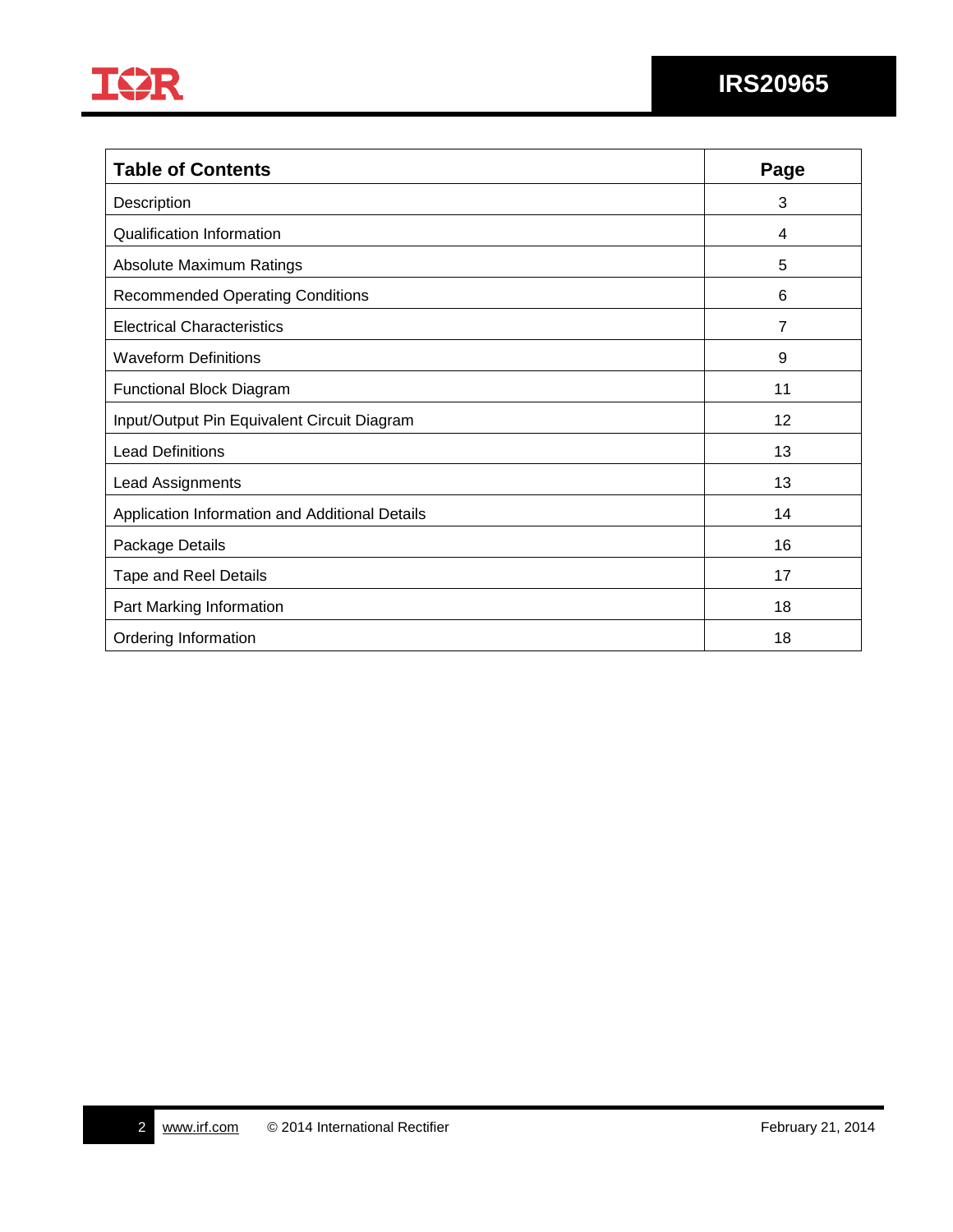

## **Description**

The IRS20965S is a high voltage, high speed MOSFET driver with floating PWM inputs designed for Class D audio amplifier applications.

Bi-directional current sensing using RDS(ON) of the MOSFETs detects over current conditions during positive and negative load currents without any external shunt resistors. An over current flag output provides over current status without shutting down, enabling full external control over OCP protection sequences.

Independent HIN and LIN inputs offers independent control on HO and LO. Internal shoot-thru prevention logic provides safe operation by eliminating simultaneous ON state in the output MOSFET.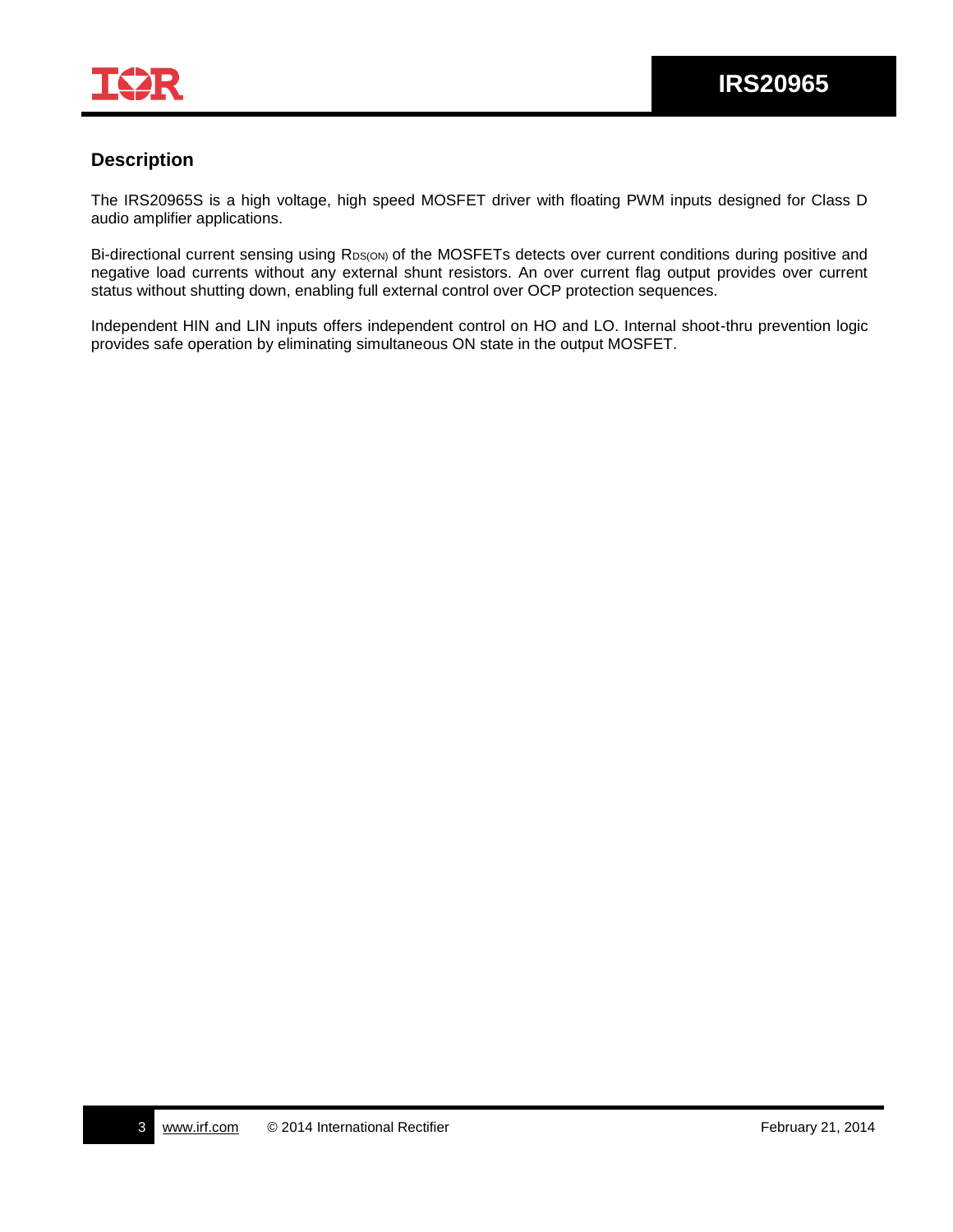

## **Qualification Information**†

| <b>Qualification Level</b>        |                         | Industrial <sup>11</sup>                        |                                                                |  |  |
|-----------------------------------|-------------------------|-------------------------------------------------|----------------------------------------------------------------|--|--|
|                                   |                         | Comments: This family of ICs has passed JEDEC's |                                                                |  |  |
|                                   |                         |                                                 | Industrial qualification. IR's Consumer qualification level is |  |  |
|                                   |                         |                                                 | granted by extension of the higher Industrial level.           |  |  |
| <b>Moisture Sensitivity Level</b> |                         | SOIC <sub>16N</sub>                             | MSL2 <sup>†††</sup> 260°C                                      |  |  |
|                                   |                         |                                                 | (per IPC/JEDEC J-STD-020)                                      |  |  |
|                                   | <b>Machine Model</b>    | Class B                                         |                                                                |  |  |
| <b>ESD</b>                        |                         | (per JEDEC standard EIA/JESD22-A115)            |                                                                |  |  |
|                                   | <b>Human Body Model</b> | Class 2                                         |                                                                |  |  |
|                                   |                         | (per EIA/JEDEC standard JESD22-A114)            |                                                                |  |  |
| <b>IC Latch-Up Test</b>           |                         | Class I, Level A                                |                                                                |  |  |
|                                   |                         | (per JESD78D)                                   |                                                                |  |  |
| <b>RoHS Compliant</b>             |                         |                                                 | Yes                                                            |  |  |

† Qualification standards can be found at International Rectifier's web site<http://www.irf.com/>

- †† Higher qualification ratings may be available should the user have such requirements. Please contact your International Rectifier sales representative for further information.
- ††† Higher MSL ratings may be available for the specific package types listed here. Please contact your International Rectifier sales representative for further information.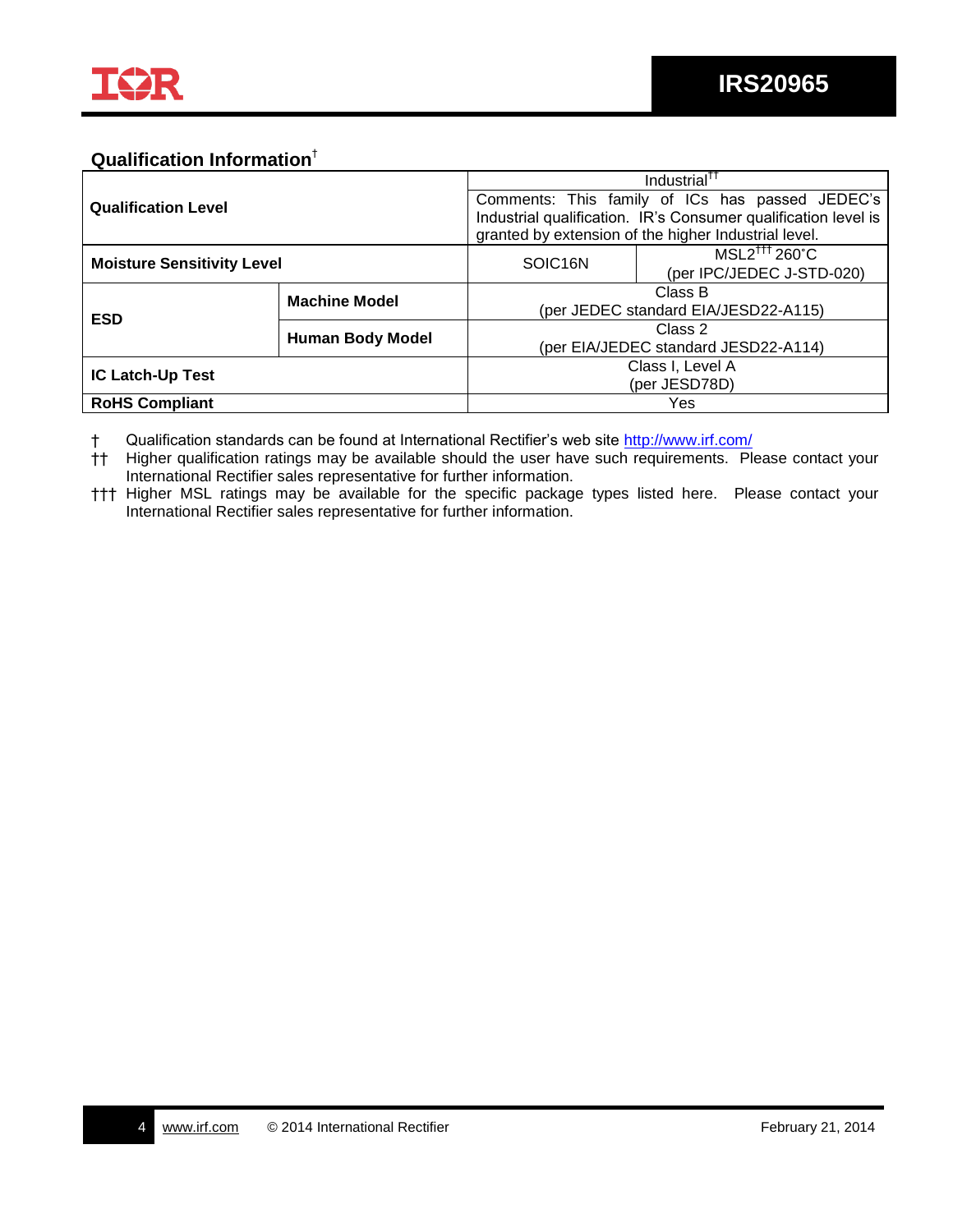

### **Absolute Maximum Ratings**

Absolute Maximum Ratings indicate sustained limits beyond which damage to the device may occur. All voltage parameters are absolute voltages referenced to  $V_{SS}$ ; all currents are defined positive into any lead. The Thermal Resistance and Power Dissipation ratings are measured under board mounted and still air conditions.

| <b>Symbol</b>                 | <b>Definition</b>                                            | Min.                         | Max.          | <b>Units</b> |
|-------------------------------|--------------------------------------------------------------|------------------------------|---------------|--------------|
| $V_B$                         | High side floating supply voltage                            | $-0.3$                       | 215           |              |
| $V_{\rm S}$                   | High side floating supply voltage <sup>†</sup>               | $V_B-20$                     | $V_{B} + 0.3$ |              |
| $V_{HO}$                      | High side floating output voltage                            | $Vs-0.3$                     | $V_B + 0.3$   |              |
| $\rm V_{\rm C\underline{SH}}$ | CSH pin input voltage                                        | $Vs-0.3$                     | $V_B + 0.3$   |              |
| $V_{\rm CC}$                  | Low side fixed supply voltage <sup>†</sup>                   | $-0.3$                       | 20            |              |
| $V_{LO}$                      | Low side output voltage                                      | $-0.3$                       | $V_{CC}$ +0.3 |              |
| $V_{DD}$                      | Floating input supply voltage                                | $-0.3$                       | 210           | V            |
| $V_{SS}$                      | Floating input supply voltage <sup>†</sup>                   | (See I <sub>DDZ</sub> )      | $V_{DD}$ +0.3 |              |
| $\rm V_{HIN}$                 | PWM input voltage                                            | $V_{SS}$ -0.3                | $V_{DD}$ +0.3 |              |
| $\rm V_{LIN}$                 | PWM input voltage                                            | $V_{SS}$ -0.3                | $V_{DD}$ +0.3 |              |
| $\rm V_{\rm CSD}$             | CSD pin input voltage                                        | $V_{SS}$ -0.3                | $V_{DD}$ +0.3 |              |
| $\rm V_{\rm \underline{OC}}$  | OC pin input voltage                                         | $V_{SS}$ -0.3                | $V_{DD}$ +0.3 |              |
| $V_{OCSET}$                   | OCSET pin input voltage                                      | $-0.3$                       | $V_{CC}$ +0.3 |              |
| $V_{REE}$                     | VREF pin voltage                                             | $-0.3$                       | $V_{CC}$ +0.3 |              |
| $I_{DDZ}$                     | Floating input supply zener clamp current <sup>†</sup>       | $\qquad \qquad \blacksquare$ | 10            |              |
| $I_{\rm CCZ}$                 | Low side supply zener clamp current <sup>†</sup>             | $\overline{\phantom{0}}$     | 10            |              |
| $I_{BSZ}$                     | Floating supply zener clamp current <sup>+</sup>             | $\overline{\phantom{a}}$     | 10            | mA           |
| <b>I</b> OREF                 | Reference output current                                     | $\qquad \qquad \blacksquare$ | 5             |              |
| dVs/dt                        | Allowable Vs voltage slew rate                               | $\overline{\phantom{m}}$     | 50            |              |
| dVss/dt                       | Allowable Vss voltage slew rate <sup>11</sup>                |                              | 50            | V/ns         |
| dVss/dt                       | Allowable Vss voltage slew rate upon power-up <sup>†††</sup> | -                            | 50            | V/ms         |
| Pd                            | Maximum power dissipation                                    | -                            | 1.0           | W            |
| $Rth_{JA}$                    | Thermal resistance, Junction to ambient                      | $\overline{\phantom{m}}$     | 115           | °C/W         |
| $\mathsf{T}_{\mathsf{J}}$     | <b>Junction Temperature</b>                                  |                              | 150           |              |
| $T_{\tt S}$                   | <b>Storage Temperature</b>                                   | $-55$                        | 150           | °С           |
| $T_L$                         | Lead temperature (Soldering, 10 seconds)                     | $\overline{\phantom{0}}$     | 300           |              |

 $\dagger$  V<sub>DD</sub> - V<sub>SS</sub>, V<sub>CC</sub> - COM, and V<sub>B</sub> - V<sub>S</sub> contain internal shunt zener diodes. Please note that the voltage ratings of these can be limited by the clamping current.

†† For the rising and falling edges of step signal of 10V.  $V_{SS} = 15V$  to 200V.<br>††† V<sub>SS</sub> ramps up from 0V to 200V.

 $V_{SS}$  ramps up from 0V to 200V.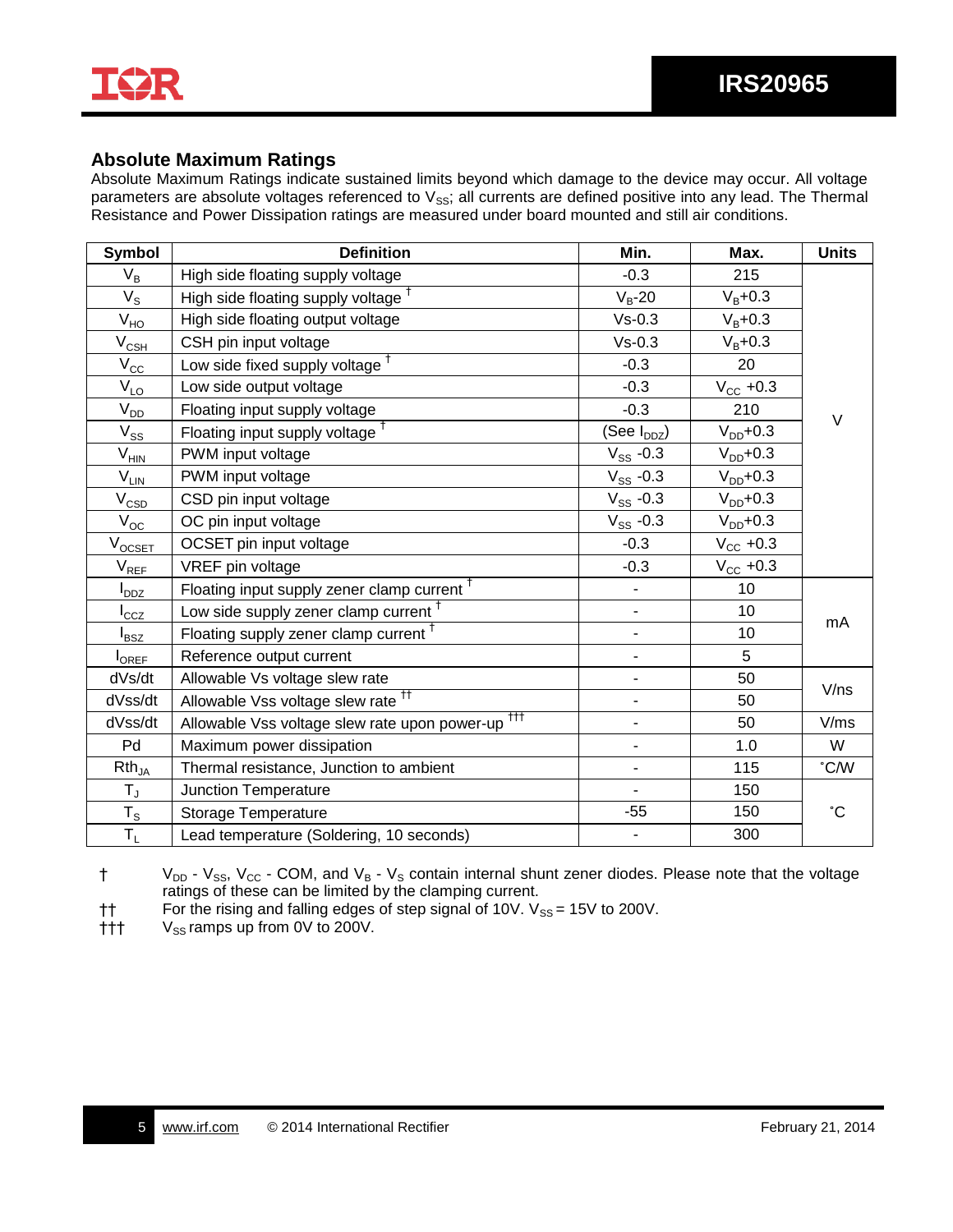

### **Recommended Operating Conditions**

For proper operation, the device should be used within the recommended conditions below. The Vs and COM offset ratings are tested with supplies biased at  $I_{DD} = 3mA$ ,  $V_{CC} = 12V$  and  $V_B - V_S = 12V$ .

| Symbol                     | <b>Definition</b>                             | Min.        | Max.         | <b>Units</b>   |
|----------------------------|-----------------------------------------------|-------------|--------------|----------------|
| $V_B$                      | High side floating supply absolute voltage    | $Vs+10$     | $Vs+14$      | $\vee$         |
| $V_{\rm S}$                | High side floating supply offset voltage      |             |              |                |
| <b>DDZ</b>                 | Floating input supply zener clamp current     |             | 5            | m <sub>A</sub> |
| $V_{OC}$                   | OC pin input voltage                          | $V_{SS}$    | $V_{DD}$     |                |
| $\mathsf{V}_{\mathsf{SS}}$ | Floating input supply absolute voltage        | 0           | 100          |                |
| $V_{HO}$                   | High side floating output voltage             | $V_{\rm S}$ | $V_B$        |                |
| $V_{\rm CC}$               | Low side fixed supply voltage                 | 10          | 15           | $\vee$         |
| $V_{LO}$                   | Low side output voltage                       | 0           | $V_{\rm CC}$ |                |
| $\rm V_{HIN}$              | HIN PWM input voltage                         | $V_{SS}$    | $V_{DD}$     |                |
| $V_{LIN}$                  | LIN PWM input voltage                         | $V_{SS}$    | $V_{DD}$     |                |
| $\rm V_{CSD}$              | CSD pin input voltage                         | $V_{SS}$    | $V_{DD}$     |                |
| <b>OREF</b>                | Reference output current to COM <sup>TT</sup> | 0.3         | 0.8          | mA             |
| $\rm v_{\rm{ocstr}}$       | OCSET pin input voltage                       | 0.5         | 5            | V              |
| $\mathsf{T}_\mathsf{A}$    | <b>Ambient Temperature</b>                    | -40         | 125          | °С             |

 $\dagger$  Logic operational for Vs equal to -5V to +200V. Logic state held for Vs equal to -5V to -V<sub>BS.</sub><br>  $\dagger$  Nominal voltage for V<sub>REF</sub> is 5V. I<sub>OREF</sub> of 0.3 – 0.8 mA dictates total external resistor value or Nominal voltage for  $V_{REF}$  is 5V. I<sub>OREF</sub> of 0.3 – 0.8 mA dictates total external resistor value on VREF to be 6.3k to 16.7kΩ.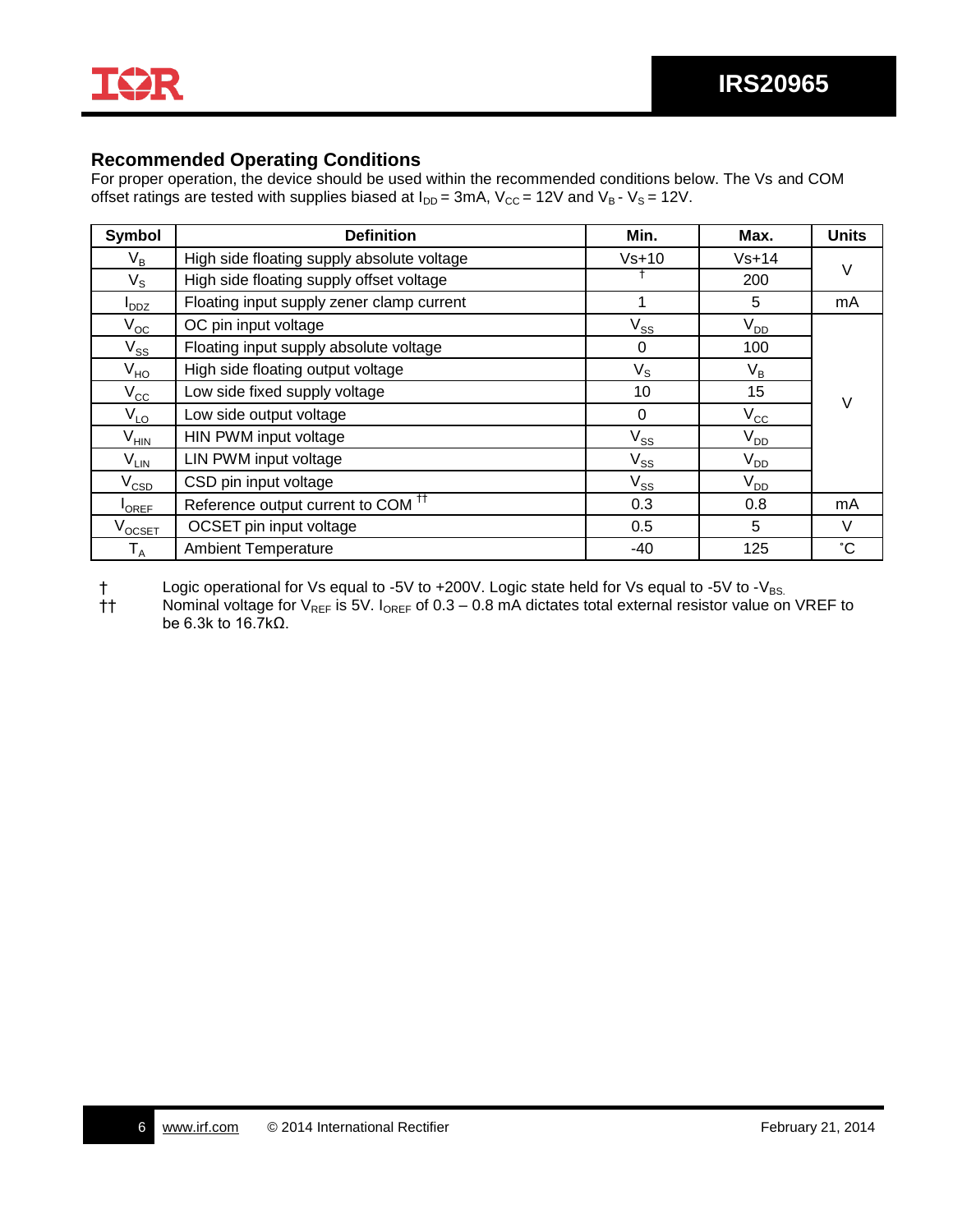

### **Electrical Characteristics**

 $V_{CC}$ ,  $V_{BS}$  = 12 V,  $I_{DD}$  = 3mA,  $V_{SS}$  = 20V,  $C_L$  = 1nF, STP = VCC and  $T_A$  = 25°C unless otherwise specified.

| Symbol                       | <b>Definition</b>                                                            | Min                      | <b>Typ</b>               | Max            | <b>Units</b> | <b>Test Conditions</b>             |
|------------------------------|------------------------------------------------------------------------------|--------------------------|--------------------------|----------------|--------------|------------------------------------|
| <b>Low Side Supply</b>       |                                                                              |                          |                          |                |              |                                    |
| $UV_{CC+}$                   | Vcc supply UVLO positive threshold                                           | 8.4                      | 8.9                      | 9.4            | $\vee$       |                                    |
| $UV_{CC}$                    | Vcc supply UVLO negative threshold                                           | 8.2                      | 8.7                      | 9.2            | $\vee$       |                                    |
| $I_{\text{QCC}}$             | Low side quiescent current                                                   | $\overline{\phantom{0}}$ | $\blacksquare$           | 1              | mA           | $V_{DT}$ =Vcc                      |
| V <sub>CLAMPL</sub>          | Low side zener diode clamp voltage                                           | 19.6                     | 20.4                     | 21.6           | V            | $I_{CC}$ =5mA                      |
|                              | <b>High Side Floating Supply</b>                                             |                          |                          |                |              |                                    |
| $UV_{BS+}$                   | High side well UVLO positive<br>threshold                                    | 8.0                      | 8.5                      | 9.0            | V            |                                    |
| $UV_{BS}$                    | High side well UVLO negative<br>threshold                                    | 7.8                      | 8.3                      | 8.8            | V            |                                    |
| $I_{\text{QBS}}$             | High side quiescent current                                                  | $\blacksquare$           | $\overline{\phantom{a}}$ | 1              | mA           |                                    |
| $I_{LKH}$                    | High to Low side leakage current                                             | $\blacksquare$           |                          | 50             | μA           | $V_B = V_S = 200V$                 |
| $V_{CLAMPH}$                 | High side zener diode clamp voltage                                          | 14.7                     | 15.3                     | 16.2           | V            | $I_{BS}$ =5mA                      |
|                              | <b>Floating Input Supply</b>                                                 |                          |                          |                |              |                                    |
| $\mathsf{UV}_{\mathsf{DD+}}$ | V <sub>DD</sub> , V <sub>SS</sub> floating supply UVLO<br>positive threshold | 8.2                      | 8.7                      | 9.2            | $\vee$       | $V_{SS} = 0V$                      |
| $UV_{DD}$ .                  | V <sub>DD</sub> , V <sub>SS</sub> floating supply UVLO<br>negative threshold | 7.7                      | 8.2                      | 8.7            | V            | $V_{SS} = 0V$                      |
| $I_{QDD}$                    | Floating Input quiescent current                                             |                          |                          | 1              | mA           | $V_{DD} = 9.5V + Vss$              |
| $\rm V_{CLAMPM}$             | Floating Input zener diode clamp<br>voltage                                  | 9.8                      | 10.2                     | 10.8           | $\vee$       | $I_{DD}$ =5mA                      |
| $I_{LKM}$                    | Floating input side to Low side<br>leakage current                           |                          |                          | 50             | μA           | $V_{\text{DD}}=V_{\text{SS}}=200V$ |
| <b>Floating PWM Input</b>    |                                                                              |                          |                          |                |              |                                    |
| $V_{IH}$                     | Logic "1" input threshold voltage                                            | 2.3                      | 1.9                      | $\blacksquare$ | $\vee$       |                                    |
| $V_{IL}$                     | Logic "0" input threshold voltage                                            | -                        | 1.9                      | 1.5            | $\vee$       |                                    |
| $I_{IN+}$                    | Logic "1" input bias current                                                 | -                        | $\blacksquare$           | 40             | μA           | $V_{IN}$ = 3.3V                    |
| $I_{IN}$                     | Logic "0" input bias current                                                 | $\blacksquare$           | $\overline{\phantom{a}}$ | 1              | μA           | $V_{IN} = V_{SS}$                  |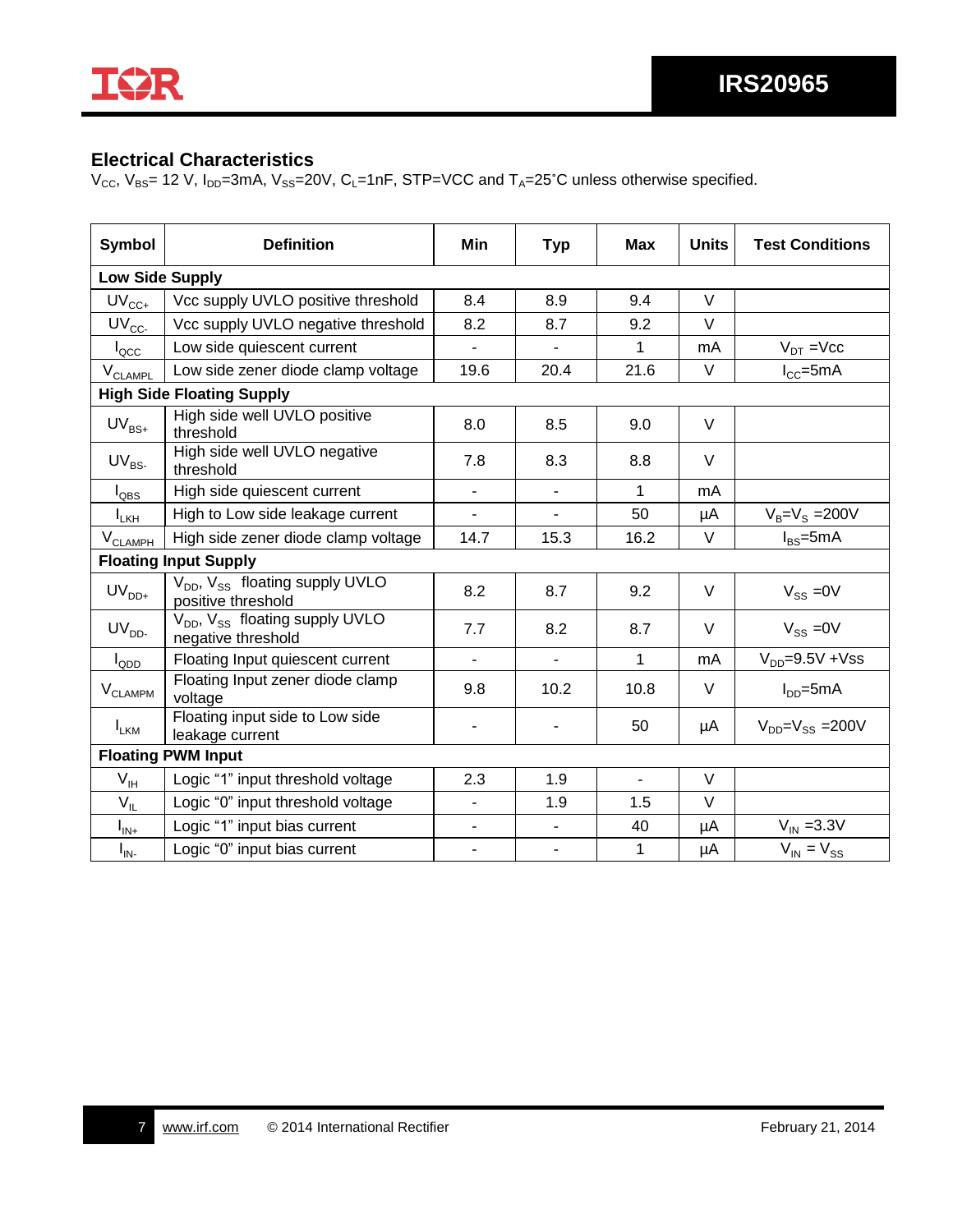I¥R

## **Electrical Characteristics (cont'd)**

 $V_{CC}$ ,  $V_{BS}$  = 12 V,  $I_{DD}$  = 3mA,  $V_{SS}$  = 20 $\dot{V}$ ,  $C_L$  = 1nF, STP = VCC and  $T_A$  = 25°C unless otherwise specified.

| <b>Protection</b>  |                                                                                                                        |                          |                              |                          |        |                                  |
|--------------------|------------------------------------------------------------------------------------------------------------------------|--------------------------|------------------------------|--------------------------|--------|----------------------------------|
| $V_{REF}$          | Reference output voltage                                                                                               | 4.8                      | 5.1                          | 5.4                      | V      | $I_{OREF} = 0.5mA$               |
| $Vth_{\text{OCL}}$ | Low side OC threshold in Vs                                                                                            | 1.1                      | 1.2                          | 1.3                      | V      | OCSET=1.2V                       |
| $Vth_{OCH}$        | High side OC threshold in $V_{\text{CSH}}$                                                                             | $1.1 + Vs$               | $1.2 + Vs$                   | $1.3 + Vs$               | V      |                                  |
| V <sub>th</sub> 1  | CSD pin shutdown release<br>threshold                                                                                  | $0.62 \times V_{DD}$     | $0.70 \times V_{DD}$         | $0.78 \times V_{DD}$     | $\vee$ | $V_{SS} = 0V$                    |
| V <sub>th2</sub>   | CSD pin self reset threshold                                                                                           | $0.26 \times V_{DD}$     | $0.30 \times V_{DD}$         | $0.34 \times V_{DD}$     | V      | $V_{SS} = 0V$                    |
| $I_{CSD+}$         | CSD pin charge current                                                                                                 | 70                       | 100                          | 130                      | μA     | $V_{SD} = V_{SS} + 5V$           |
| $I_{\text{CSD}}$   | CSD pin discharge current                                                                                              | 70                       | 100                          | 130                      | μA     | $V_{SD} = V_{SS} + 5V$           |
|                    |                                                                                                                        | 10                       | $\overline{\phantom{a}}$     | $\overline{\phantom{a}}$ | mA     | $Voc=1V$                         |
| $I_{\rm{occ}}$     | OC output sink current                                                                                                 | $\mathbf{1}$             | $\overline{\phantom{a}}$     |                          | mA     | $Voc=0.1V$                       |
| $t_{\rm OCL}$      | Propagation delay time from Vs><br>Vth <sub>ocL</sub> to Shutdown                                                      | $\overline{\phantom{a}}$ | $\overline{\phantom{a}}$     | 500                      | ns     |                                  |
| $t_{OCH}$          | Propagation delay time from V <sub>CSH</sub><br>> Vth <sub>och</sub> to Shutdown                                       | $\overline{\phantom{a}}$ | $\qquad \qquad \blacksquare$ | 500                      | ns     |                                  |
| $PW_{OC}$          | OC output minimum pulse width                                                                                          | 1                        | $\blacksquare$               |                          | μs     |                                  |
| <b>Gate Driver</b> |                                                                                                                        |                          |                              |                          |        |                                  |
| lo+                | Output high short circuit<br>current (Source)                                                                          |                          | 2.0                          |                          | A      | Vo=0V, $PW_{\leq 1}$ 0µS         |
| lo-                | Output low short circuit current<br>(Sink)                                                                             |                          | 2.0                          |                          | A      | Vo=12V, PW<10µS                  |
| $V_{OL}$           | Low level output voltage<br>LO-COM, HO-VS                                                                              |                          | $\blacksquare$               | 0.1                      | $\vee$ |                                  |
| $V_{OH}$           | High level output voltage<br>$VCC - LO$ , $VB - HO$                                                                    | $\overline{a}$           | $\blacksquare$               | 1.4                      | V      | $lo = 0A$                        |
| tr                 | Turn-on rise time                                                                                                      | $\blacksquare$           | 15                           | $\overline{\phantom{a}}$ | ns     |                                  |
| tf                 | Turn-off fall time                                                                                                     |                          | 15                           |                          | ns     |                                  |
| $ton_1$            | High and low side turn-on<br>propagation delay, floating inputs                                                        | $\blacksquare$           | 120                          | $\overline{\phantom{a}}$ | ns     |                                  |
| toff $\_1$         | High and low side turn-off<br>propagation delay, floating inputs                                                       | $\overline{\phantom{a}}$ | 120                          | $\overline{\phantom{a}}$ | ns     |                                  |
| $ton_2$            | High and low side turn-on<br>propagation delay, non-floating<br>inputs                                                 |                          | 130                          |                          | ns     | $V_s = 100V,$<br>$V_{SS} = 100V$ |
| toff $_2$          | High and low side turn-off<br>propagation delay, non-floating<br>inputs                                                |                          | 130                          |                          | ns     |                                  |
| DT                 | Intrinsic dead-time: LO turn-off to<br>HO turn-on $(DT_{LO-HO)}$ & HO turn-<br>off to LO turn-on $(DT_{HO\text{-}LO})$ | 0                        | 10                           | 20                       | ns     |                                  |
| PWmin              | Minimum pulse width for outputs to<br>respond. Positive or Negative.                                                   | $\overline{\phantom{a}}$ | 25                           | $\blacksquare$           | ns     | $V_s = COM$<br>$V_{SS} = COM$    |
| OWmin              | Allowable LO/HO over wrap                                                                                              | 10                       | ۰                            | $\blacksquare$           | ns     |                                  |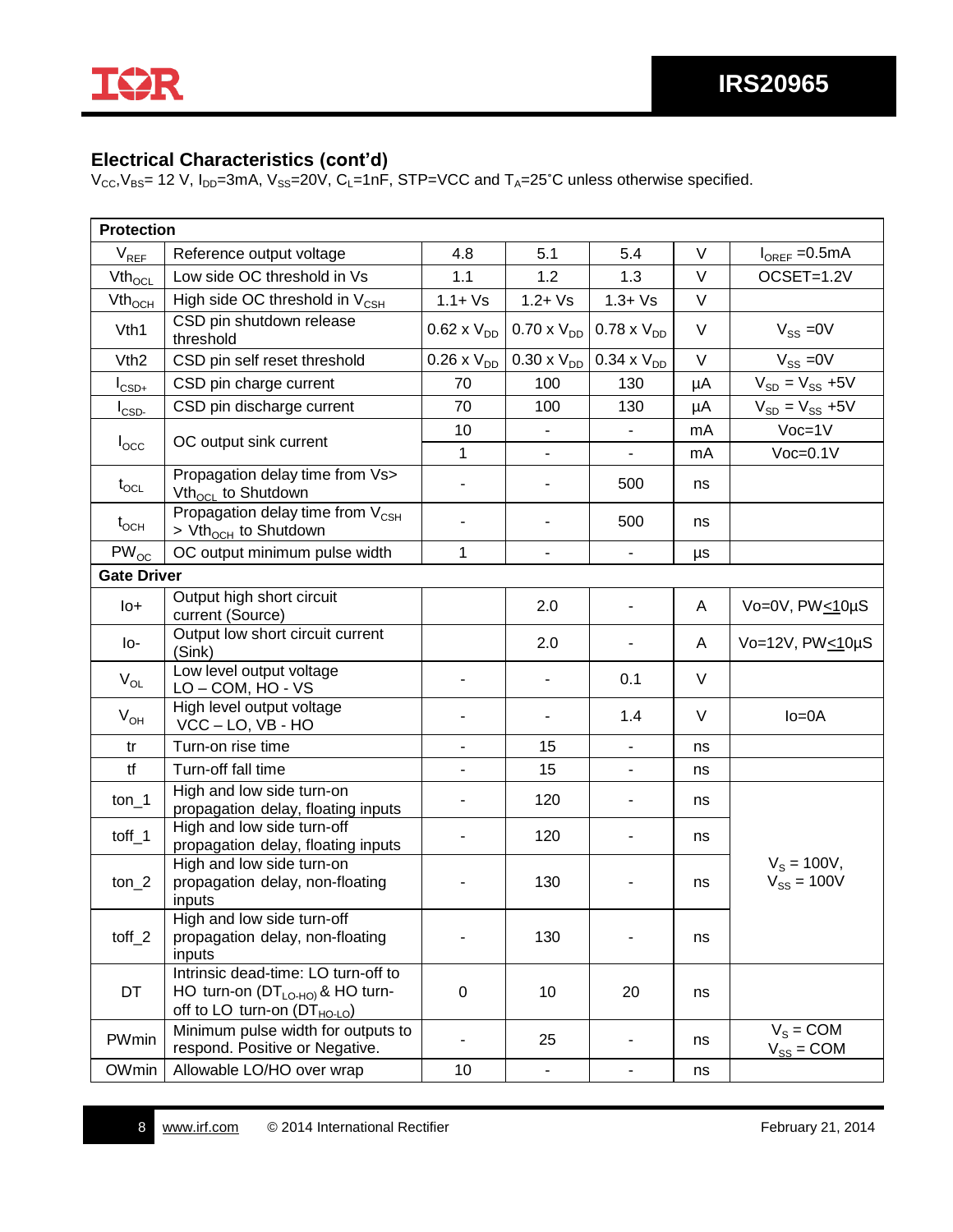

# **Waveform Definitions**



**Figure 1: Timing Diagram**



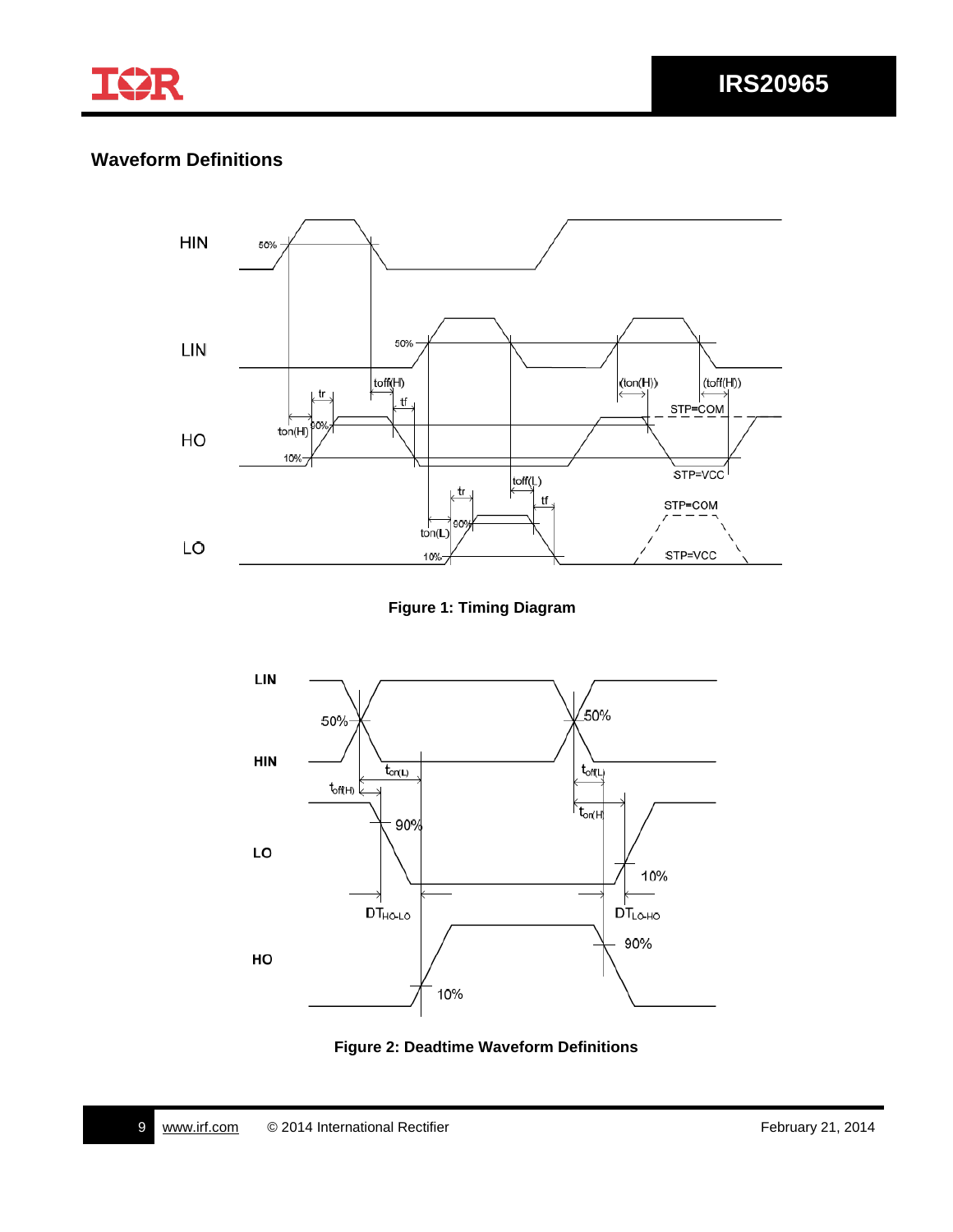





**Figure 4:**  $V_s$  **> Vth<sub>ocL</sub> to Shutdown Waveform** 



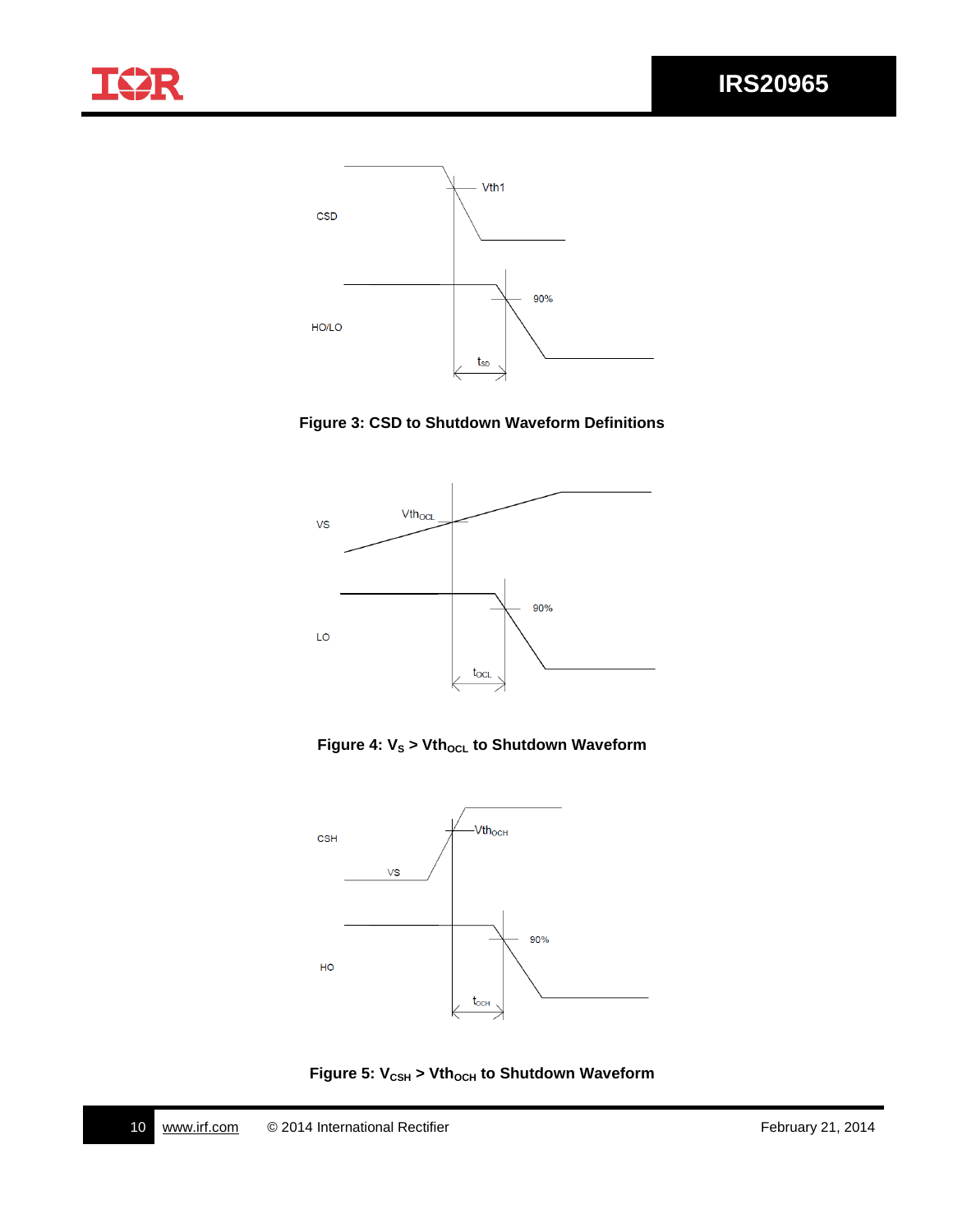

# **Functional Block Diagram**

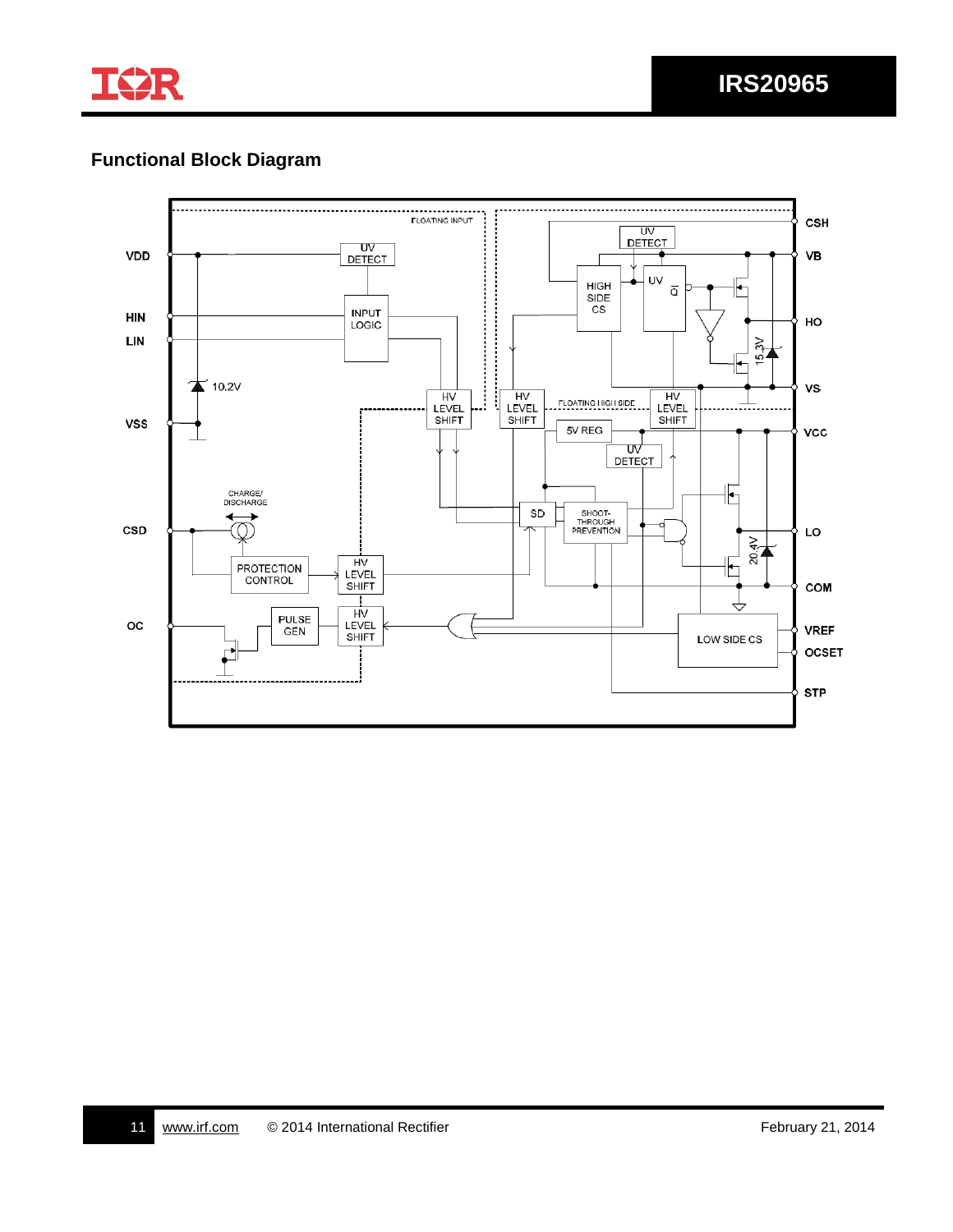

## **Input/Output Pin Equivalent Circuit Diagrams:**

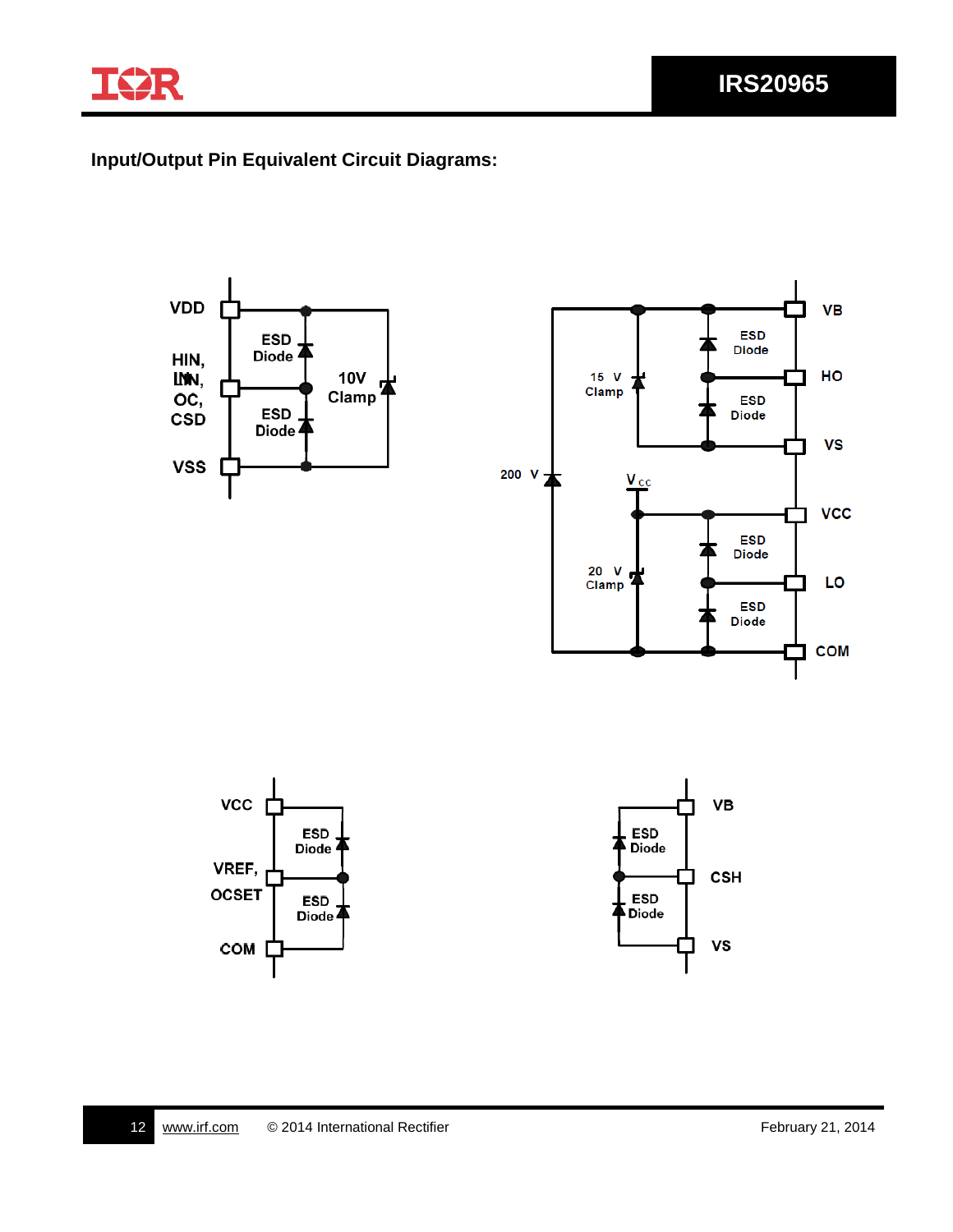

### **Lead Definitions**

| Pin#         | <b>Symbol</b> | <b>Description</b>                                                 |  |
|--------------|---------------|--------------------------------------------------------------------|--|
|              | VDD           | Floating input positive supply                                     |  |
| $\mathbf{2}$ | <b>CSD</b>    | Shutdown timing capacitor, referenced to VSS                       |  |
| $\mathbf{3}$ | OC.           | Over current warning output, open drain referenced to VSS          |  |
| 4            | <b>HIN</b>    | PWM input, in phase with HO, referenced to VSS                     |  |
| 5            | LIN.          | PWM input, in phase with LO, referenced to VSS                     |  |
| 6            | <b>VSS</b>    | Floating input supply return                                       |  |
|              | <b>VREF</b>   | 5V reference output for setting OCSET, reference to COM            |  |
| 8            | <b>OCSET</b>  | Low side over current threshold setting, referenced to COM         |  |
| 9            | <b>COM</b>    | Low side supply return                                             |  |
| 10           | LO.           | Low side output                                                    |  |
| 11           | <b>VCC</b>    | Low side logic supply                                              |  |
| 12           | <b>STP</b>    | Shoot-thru prevention logic override (VCC: enabled, COM: disabled) |  |
| 13           | VS.           | High side floating supply return                                   |  |
| 14           | HO            | High side output                                                   |  |
| 15           | VB.           | High side floating supply                                          |  |
| 16           | CSH           | High side over current sensing input, referenced to VS             |  |

## **Lead Assignments**

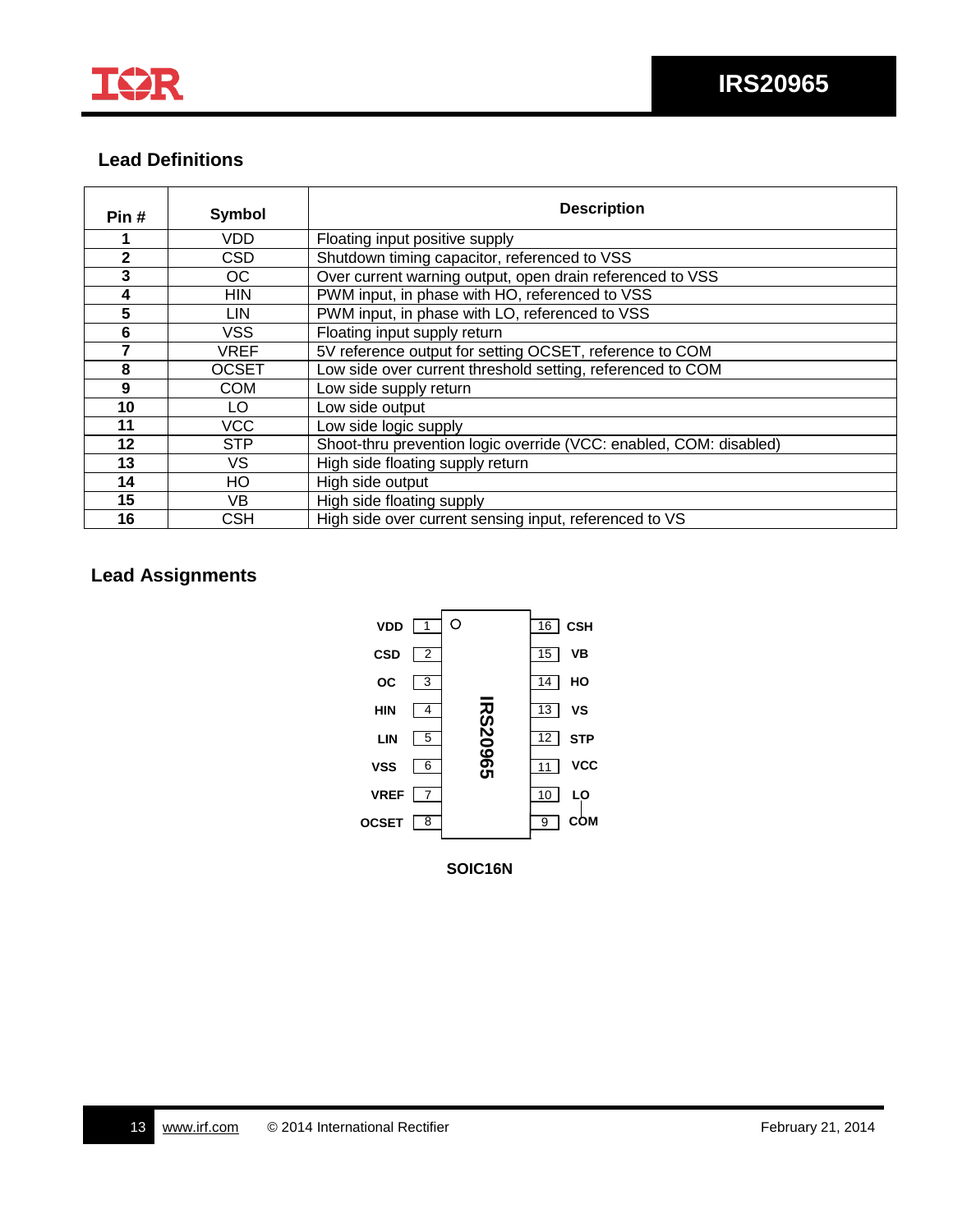

## **Package Details: SOIC16N**





- 1. DIMENSIONING & TOLERANCING PER ANSI Y14.5M-1982.
- 2. CONTROLLING DIMENSION: MILLIMETER
- 3. DIMENSIONS ARE SHOWN IN MILLIMETERS [INCHES].
- 4. OUTLINE CONFORMS TO JEDEC OUTLINE MS-012AC.



DIMENSION IS THE LENGTH OF LEAD FOR SOLDERING TO A SUBSTRATE.

DIMENSION DOES NOT INCLUDE MOLD PROTUSIONS. MOLD PROTUSIONS SHALL NOT EXCEED 0.15 [.006 ].

 $\circled{5}$ 

 $\odot$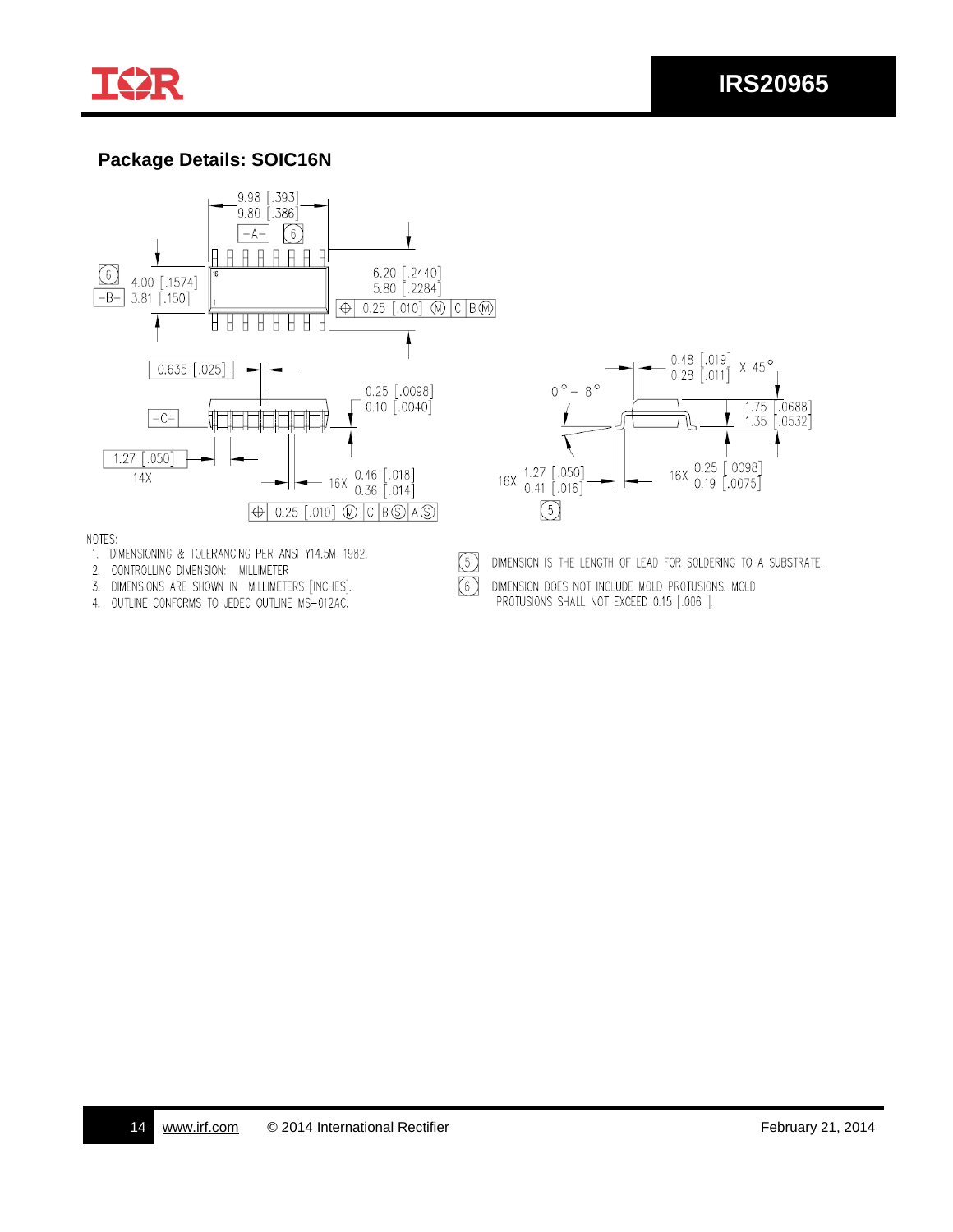

## **Tape and Reel Details: SOIC16N**



CARRIER TAPE DIMENSION FOR 16SOICN

|                         | Metric |       | Imperial |       |
|-------------------------|--------|-------|----------|-------|
| Code                    | Min    | Max   | Min      | Max   |
| Α                       | 7.90   | 8.10  | 0.311    | 0.318 |
| B                       | 3.90   | 4.10  | 0.153    | 0.161 |
| $\overline{\text{c}}$   | 15.70  | 16.30 | 0.618    | 0.641 |
| D                       | 7.40   | 7.60  | 0.291    | 0.299 |
| E                       | 6.40   | 6.60  | 0.252    | 0.260 |
| F                       | 10.20  | 10.40 | 0.402    | 0.409 |
| G                       | 1.50   | n/a   | 0.059    | n/a   |
| $\overline{\mathsf{H}}$ | 1.50   | 1.60  | 0.059    | 0.062 |



REEL DIMENSIONS FOR 16SOICN

|             |        | <b>Metric</b> | Imperial |        |  |
|-------------|--------|---------------|----------|--------|--|
| Code        | Min    | Max           | Min      | Max    |  |
| Α           | 329.60 | 330.25        | 12.976   | 13.001 |  |
| စျပ         | 20.95  | 21.45         | 0.824    | 0.844  |  |
|             | 12.80  | 13.20         | 0.503    | 0.519  |  |
| D<br>F<br>F | 1.95   | 2.45          | 0.767    | 0.096  |  |
|             | 98.00  | 102.00        | 3.858    | 4.015  |  |
|             | n/a    | 22.40         | n/a      | 0.881  |  |
| 인고          | 18.50  | 21.10         | 0.728    | 0.830  |  |
|             | 16.40  | 18.40         | 0.645    | 0.724  |  |